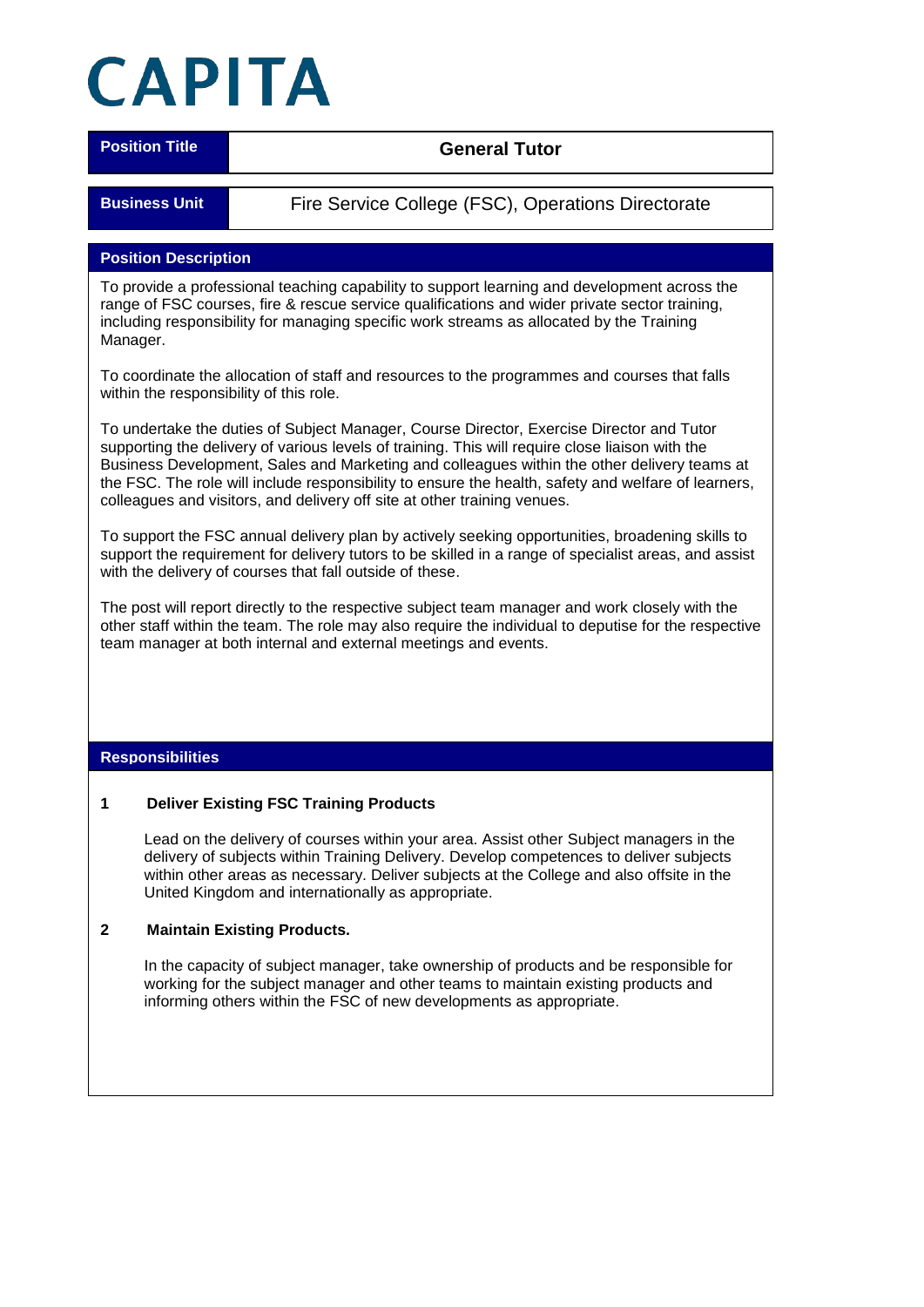# CAPITA

### **3 Develop New Products**

Assist the Learning and Development Manager, or designated person, in the development of new products acting as a Subject Matter Advisor. Gather and feed in market intelligence that will inform future development opportunities.

# **4 Managing Activities**

To plan and implement activities to meet directorate and organisational needs in line with FSC aims and delivery of the business plan. Manage any delegated tasks in a timely manner, keeping management briefed of progress and problems that might threaten successful completion.

# **5 Budgetary Responsibility**

To work prudently within budgets and to reduce costs wherever possible. Be able to fully justify the use of resources.

# **6 Personal Development**

Identify personal development needs and maintain a development plan to help meet individual and organisational objectives. To attain and maintain a teaching qualification and other professional qualifications in line with existing FSC Policy.

# **7 Quality Systems and Policies**

recommendations for improvements to such systems and policies. To undertake the role Adhere to and implement the quality systems and procedures in place that support the FSC delivery model, such as the ISO 9001 model. This may include making of Assessor and Internal Verifier for the assurance process that underpins the FSC delivery model and to attend all internal and external standardisation meetings when required.

# **8 Project Management**

Through agreeing a project scope and definition, establishing the resources and controls, you will develop plans to achieve the project goals in accordance with FSC business aims. This will include identifying and communicating with key stakeholders (either internal or external), identifying team members and co-ordinating activities, and identifying resources and plans.

#### **9 Equality and Diversity**

At all times promote the FSC core values and an organisational culture that positively reflects best practice on equality and diversity issues and that meets the FSC's legal and ethical obligations.

# **10 Health and Safety**

You must promote a positive attitude towards the development and maintenance of a Health and Safety culture through all aspects of the organisation. Ensure employees and visitors within your sphere of influence are aware of their responsibilities; that they comply with Health and Safety Legislation and FSC policies and procedures. You must be aware of welfare issues that may affect your personnel and be proactive in assisting and supporting them.

#### **11 Physical Fitness**

Meet the required level of physical fitness of our FSC policy and maintain this so as to meet the physical demands placed upon the role.